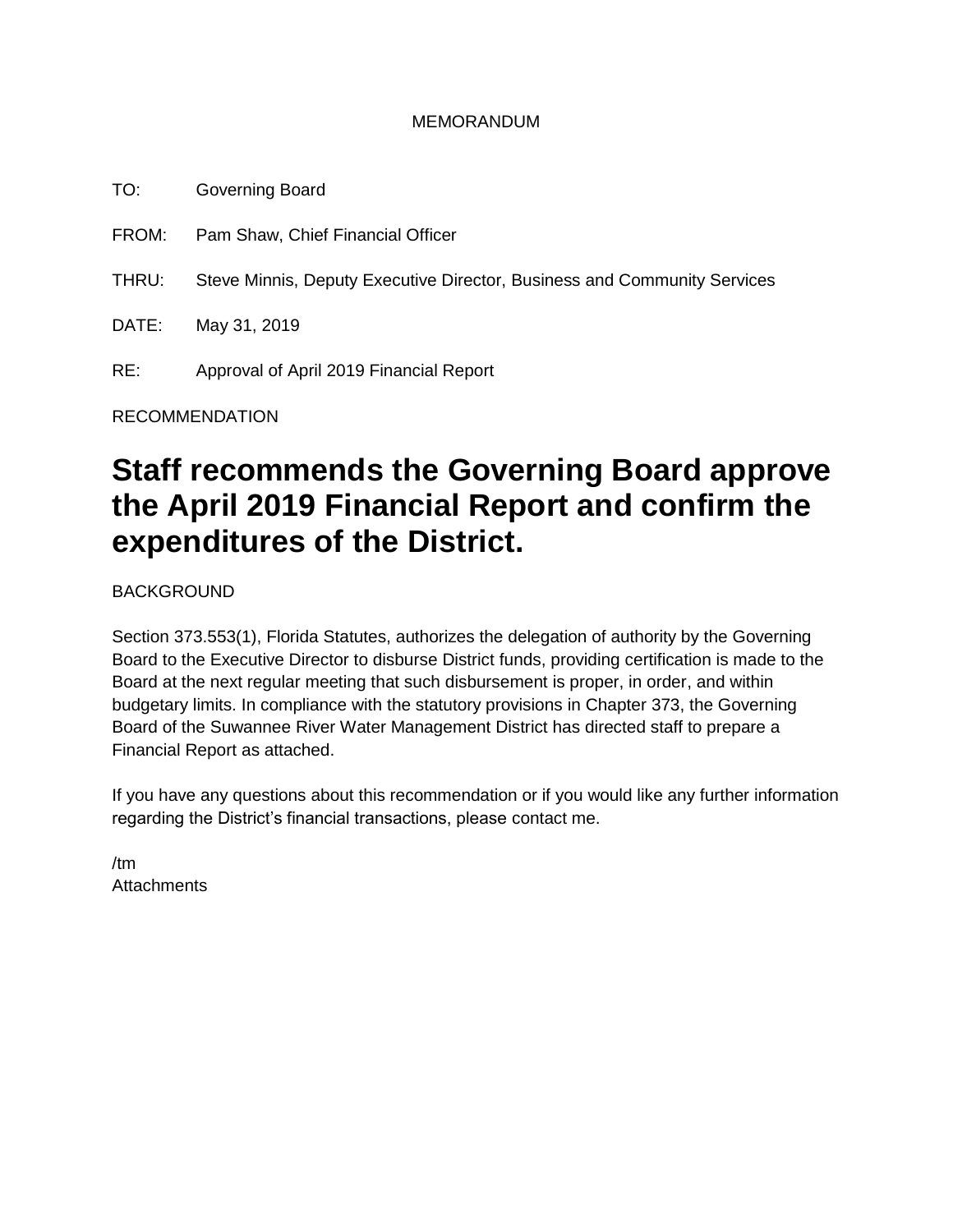| <b>Suwannee River Water Management District</b> |
|-------------------------------------------------|
| <b>Cash Report</b>                              |
| <b>April 2019</b>                               |

| <b>Financial Institution/Account</b>       | <b>Monthly</b><br><b>Interest</b> | <b>Interest</b><br>Rate % | <b>Closing</b><br><b>Balance</b> |
|--------------------------------------------|-----------------------------------|---------------------------|----------------------------------|
| <b>First Federal Permit Fee</b>            | \$0.00                            |                           | \$27,328.93                      |
| <b>First Federal Accounts Payable</b>      | \$0.00                            |                           | \$35,000.00                      |
| <b>First Federal EFT Disbursements</b>     | \$0.00                            |                           | \$0.00                           |
| <b>First Federal Depository</b>            | \$192.85                          | 0.02%                     | \$1,043,806.48                   |
| Special Purpose Investment Account (SPIA)* | \$90,635.91                       | 2.63%                     | \$41,980,437.72                  |
| TOTAL                                      | \$90,828.76                       |                           | \$43,086,573.13                  |

\*SPIA is part of the Florida Treasury Investment Pool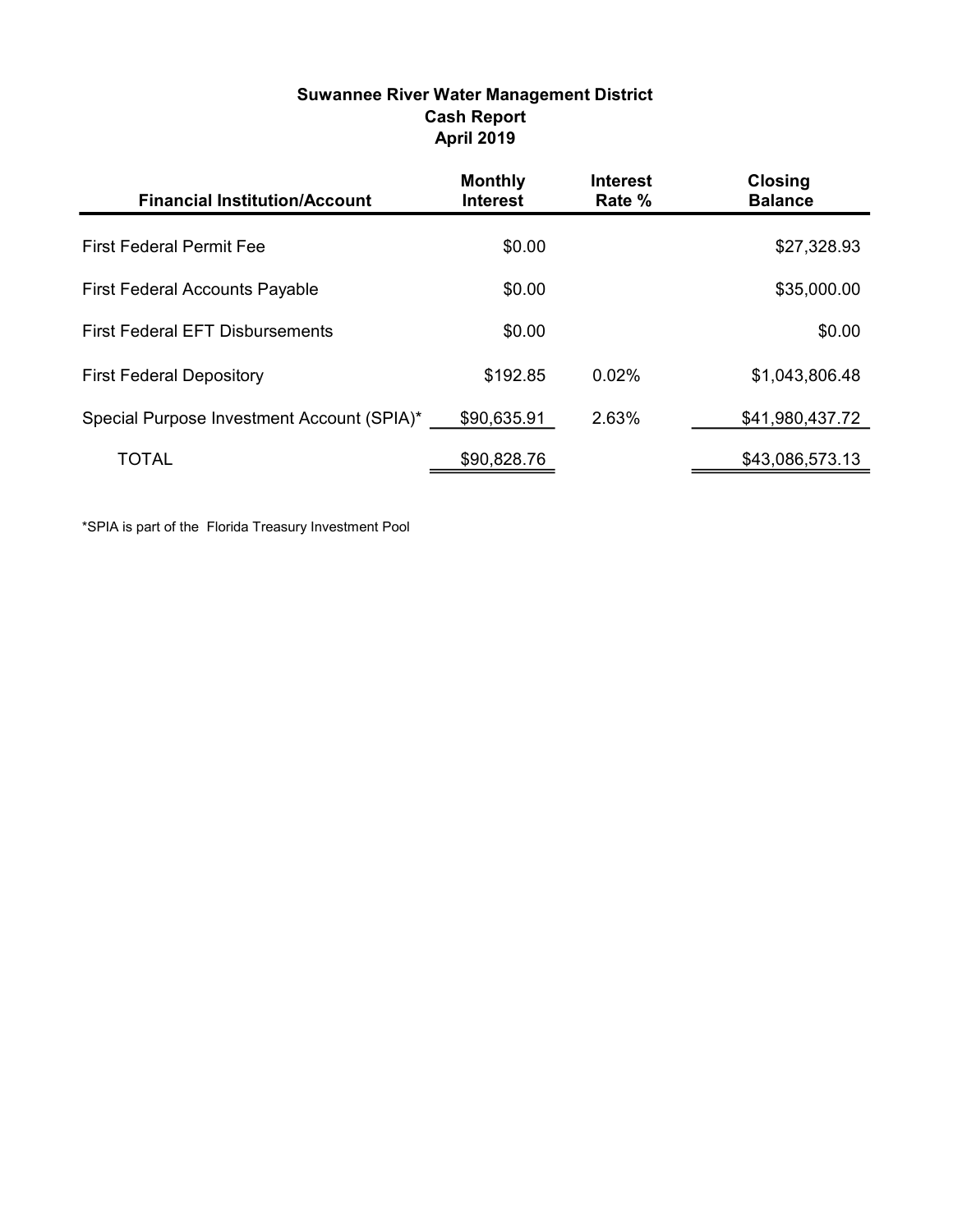#### **Suwannee River Water Management District Statement of Sources and Uses of Funds For the Month ending April 30, 2019 (Unaudited)**

|                            | <b>Current</b><br><b>Budget</b> |    | <b>Actuals</b><br><b>Through</b><br>4/30/2019 |    | Variance<br>(Under)/Over<br><b>Budget</b> | <b>Actuals As A</b><br>% of Budget |
|----------------------------|---------------------------------|----|-----------------------------------------------|----|-------------------------------------------|------------------------------------|
| <b>Sources</b>             |                                 |    |                                               |    |                                           |                                    |
| Ad Valorem Property Taxes  | \$<br>5,715,938 \$              |    | 5,387,665                                     | S  | (328, 273)                                | 94.3%                              |
| Intergovernmental Revenues | \$<br>56,967,463 \$             |    | 9,927,043                                     | S  | (47,040,420)                              | 17.4%                              |
| Interest on Invested Funds | \$<br>310,000 \$                |    | 507,664 \$                                    |    | 197.664                                   | 163.8%                             |
| License and Permit Fees    | \$<br>150,000 \$                |    | 114.422 \$                                    |    | (35,578)                                  | 76.3%                              |
| Other                      | \$<br>1,000,000                 | S. | 839,268                                       | S. | (160, 732)                                | 83.9%                              |
| Fund Balance               | \$<br>6.816.967                 |    | 587.310                                       | \$ | (6,229,657)                               | 8.6%                               |
| <b>Total Sources</b>       | \$<br>70,960,368                |    | 17,363,372                                    | S. | (53,596,996)                              | 24.5%                              |

|                                              | <b>Current</b> |      |                     |      |                           |     | Available     |           |            |
|----------------------------------------------|----------------|------|---------------------|------|---------------------------|-----|---------------|-----------|------------|
|                                              | <b>Budget</b>  |      | <b>Expenditures</b> |      | Encumbrances <sup>2</sup> |     | <b>Budget</b> | %Expended | %Obligated |
| <b>Uses</b>                                  |                |      |                     |      |                           |     |               |           |            |
| Water Resources Planning and Monitoring      | 10.279.861     |      | 2.013.393           |      | 2.681.256                 |     | 5.585.212     | 20%       | 46%        |
| Acquisition, Restoration and Public Works    | 52.489.529     | - \$ | 6,416,808           |      | 23,543,933                | S   | 22,528,788    | 12%       | 57%        |
| Operation and Maintenance of Lands and Works | 4.947.220 \$   |      | 1,572,542           | -S   | 1,472,286                 |     | 902,392.      | 32%       | 62%        |
| Regulation                                   | \$ 472.442.    |      | 704.165             | -S   | 37,544                    | \$. | 730.733       | 48%       | 50%        |
| Outreach                                     | 233.763        | - \$ | 135.162             | - \$ | $\overline{\phantom{0}}$  | S   | 98.601        | 58%       | 58%        |
| Management and Administration                | .537,553       |      | 869,943             |      | 36.073                    |     | 631,537       | 57%       | 59%        |
| <b>Total Uses</b>                            | 70.960.368     |      | 11,712,013          |      | 27.771.092                |     | 31,477,263    | 17%       | 56%        |

<sup>1</sup> Actual Fund Balance used is recorded at the end of the fiscal year. This amount represents Fund Balance used for the Monitor Well Improvement Program and the AG and RIVER Cost-Share Programs

 $2$  Encumbrances represent unexpended balances of open purchase orders and contracts.

 $3$  Represents the sum of expenditures and encumbrances as a percentage of the available budget.

This financial statement is prepared as of April 30, 2019 and covers the interim period since the most recent audited financial statements.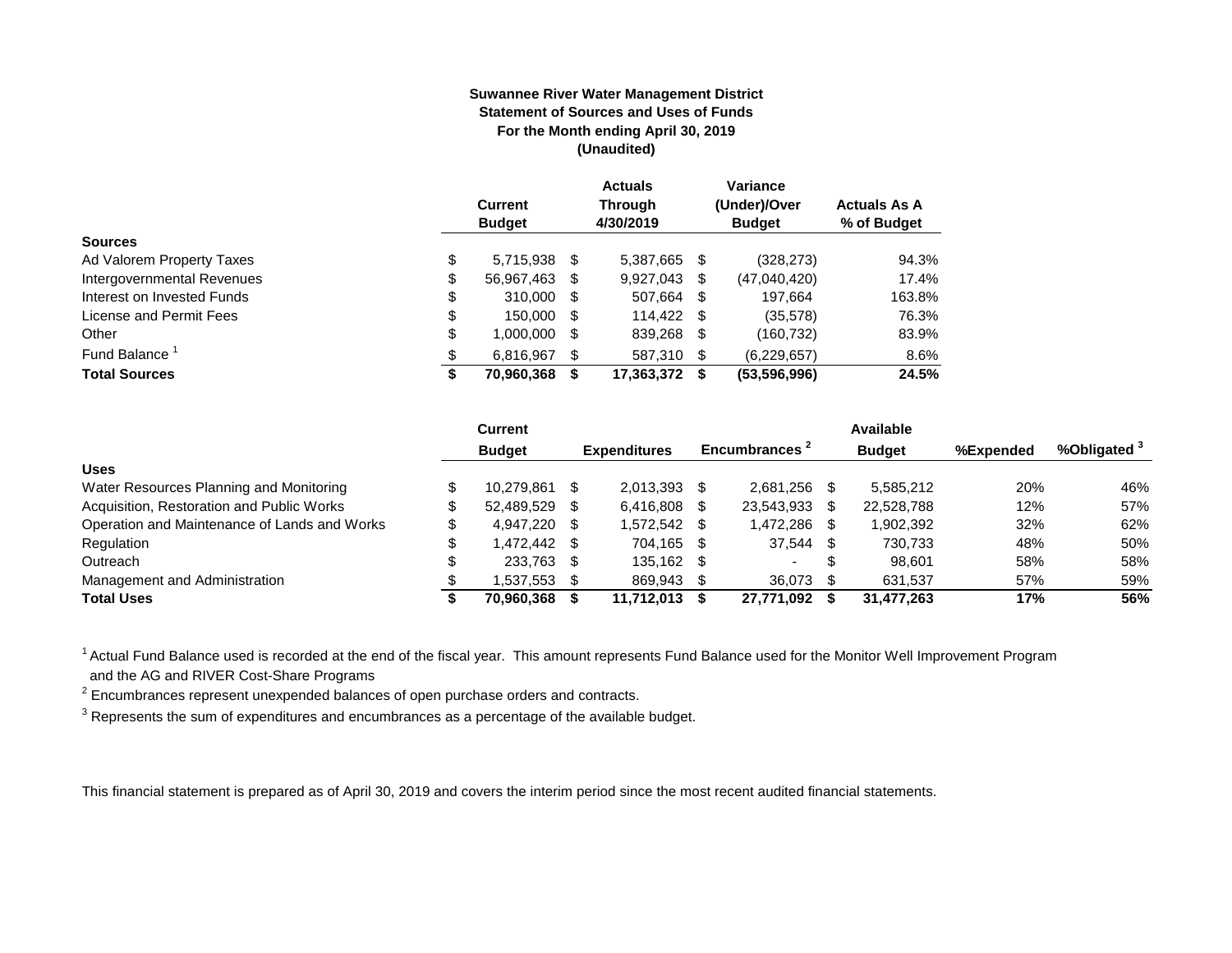|                                                              | $Y-T-D$<br><b>ACTUAL</b> | <b>ENCUMBRANCE</b> | <b>ANNUAL</b><br><b>BUDGET</b> |
|--------------------------------------------------------------|--------------------------|--------------------|--------------------------------|
| <b>FUND Report Recap -</b><br><b>REVENUES</b>                |                          |                    |                                |
| <b>DISTRICT REVENUES</b>                                     | 6,849,019                | 0                  | 7,175,938                      |
| <b>LOCAL REVENUES</b>                                        | 91,600                   | 0                  | 91,600                         |
| <b>STATE REVENUES</b>                                        | 9,596,705                | 0                  | 51,942,863                     |
| <b>FEDERAL REVENUES</b>                                      | 238,738                  | 0                  | 4,933,000                      |
| <b>FUND BALANCE UTILIZATION</b><br><b>TOTAL REVENUES</b>     | 587,310                  | 0<br>$\mathbf 0$   | 6,816,967                      |
| <b>EXPENDITURES</b>                                          | 17,363,372               |                    | 70,960,368                     |
| SALARIES AND BENEFITS                                        | 3,202,826                | 0                  | 6,292,000                      |
| CONTRACTUAL SERVICES                                         | 4,871,910                | 8,228,661          | 29,621,819                     |
| <b>OPERATING EXPENDITURES</b>                                | 506,687                  | 135,123            | 1,520,899                      |
| OPERATING CAPITAL OUTLAY                                     | 223,964                  | 0                  | 368,044                        |
| FIXED CAPITAL OUTLAY                                         | 3,262                    | 1,706              | 1,050,000                      |
| <b>INTERAGENCY EXPENDITURES</b><br><b>TOTAL EXPENDITURES</b> | 2,903,364                | 19,405,602         | 32,107,606                     |
|                                                              | 11,712,013               | 27,771,092         | 70,960,368                     |
| <b>EXCESS REVENUES OVER (UNDER) EXPENDITURES</b>             | 5,651,359                | (27, 771, 092)     | 0                              |
| <b>FUND 01 - GENERAL FUND</b>                                |                          |                    |                                |
| <b>REVENUES</b>                                              |                          |                    |                                |
| <b>DISTRICT REVENUES</b>                                     | 5,898,240                | 0                  | 5,207,719                      |
| <b>LOCAL REVENUES</b><br><b>STATE REVENUES</b>               | 0<br>2,740,000           | 0<br>0             | 0<br>2,740,000                 |
| <b>FEDERAL REVENUES</b>                                      | 0                        | 0                  | 0                              |
| FUND BALANCE UTILIZATION                                     | 0                        | 0                  | 152,000                        |
| <b>TOTAL REVENUES</b>                                        | 8,638,240                | 0                  | 8,099,719                      |
| <b>EXPENDITURES</b>                                          |                          |                    |                                |
| SALARIES AND BENEFITS                                        | 2,538,249                | 0                  | 4,966,397                      |
| CONTRACTUAL SERVICES                                         | 263,975                  | 406,459            | 1,055,909                      |
| OPERATING EXPENDITURES<br>OPERATING CAPITAL OUTLAY           | 252,002<br>80,441        | 46,377<br>98       | 954,333<br>172,580             |
| FIXED CAPITAL OUTLAY                                         | 0                        | 0                  | 0                              |
| <b>INTERAGENCY EXPENDITURES</b>                              | 288,460                  | 524,679            | 950,500                        |
| <b>TOTAL EXPENDITURES</b>                                    | 3,423,127                | 977,613            | 8,099,719                      |
| <b>EXCESS REVENUES OVER (UNDER) EXPENDITURES</b>             | 5,215,113                | (977, 613)         | 0                              |
| <b>FUND 05 - MIDDLE SUWANNEE</b>                             |                          |                    |                                |
| <b>REVENUES</b>                                              |                          |                    |                                |
| <b>DISTRICT REVENUES</b><br><b>LOCAL REVENUES</b>            | 0<br>0                   | 0<br>0             | 0<br>0                         |
| <b>STATE REVENUES</b>                                        | 41,987                   | 0                  | 250,000                        |
| <b>FEDERAL REVENUES</b>                                      | 0                        | 0                  | 0                              |
| FUND BALANCE UTILIZATION                                     | 0                        | 0                  | 0                              |
| <b>TOTAL REVENUES</b>                                        | 41,987                   | 0                  | 250,000                        |
| <b>EXPENDITURES</b>                                          |                          |                    |                                |
| SALARIES AND BENEFITS                                        | 0                        | 0                  | 0                              |
| CONTRACTUAL SERVICES                                         | 41,987                   | 157,704            | 250,000                        |
| OPERATING EXPENDITURES<br>OPERATING CAPITAL OUTLAY           | 0<br>0                   | 0<br>0             | O<br>0                         |
| FIXED CAPITAL OUTLAY                                         | 0                        | 0                  | 0                              |
| <b>INTERAGENCY EXPENDITURES</b>                              | 0                        |                    | 0                              |
| <b>TOTAL EXPENDITURES</b>                                    | 41,987                   | 157,704            | 250,000                        |
| <b>EXCESS REVENUES OVER (UNDER) EXPENDITURES</b>             | 0                        | (157, 704)         | 0                              |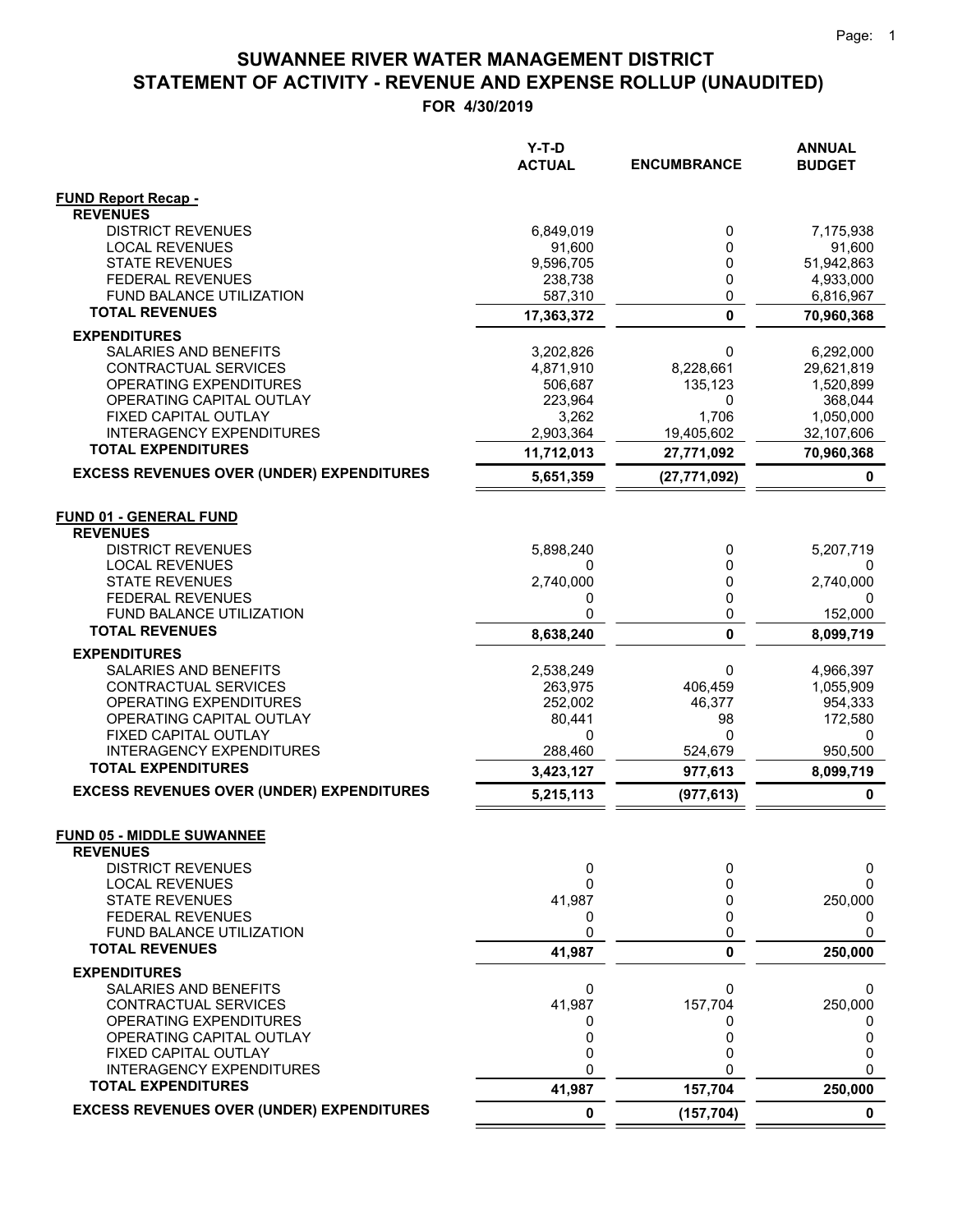|                                                  | Y-T-D<br><b>ACTUAL</b> | <b>ENCUMBRANCE</b> | <b>ANNUAL</b><br><b>BUDGET</b> |
|--------------------------------------------------|------------------------|--------------------|--------------------------------|
| <b>FUND 06 - SPRINGS GRANTS</b>                  |                        |                    |                                |
| <b>REVENUES</b>                                  |                        |                    |                                |
| <b>DISTRICT REVENUES</b>                         | 0                      | 0                  | 152,000                        |
| <b>LOCAL REVENUES</b><br><b>STATE REVENUES</b>   | 0                      | 0                  | 0                              |
| <b>FEDERAL REVENUES</b>                          | 2,532,682<br>0         | 0<br>0             | 43,302,400                     |
| FUND BALANCE UTILIZATION                         | 0                      | 0                  |                                |
| <b>TOTAL REVENUES</b>                            | 2,532,682              | $\mathbf 0$        | 43,454,400                     |
| <b>EXPENDITURES</b>                              |                        |                    |                                |
| SALARIES AND BENEFITS                            | 0                      | 0                  | 0                              |
| CONTRACTUAL SERVICES                             | 1,425,459              | 4,035,202          | 16,182,300                     |
| OPERATING EXPENDITURES                           | 4,625                  | 249                | 0                              |
| OPERATING CAPITAL OUTLAY<br>FIXED CAPITAL OUTLAY | 0<br>0                 | 0<br>O             | 0<br>O                         |
| <b>INTERAGENCY EXPENDITURES</b>                  | 2,249,471              | 16,135,597         | 27,272,100                     |
| <b>TOTAL EXPENDITURES</b>                        | 3,679,555              | 20,171,048         | 43,454,400                     |
| <b>EXCESS REVENUES OVER (UNDER) EXPENDITURES</b> | (1, 146, 873)          | (20, 171, 048)     | 0                              |
| * Expenditures to be covered by FDEP Grants      |                        |                    |                                |
| <b>FUND 07 - LOCAL REVENUE</b>                   |                        |                    |                                |
| <b>REVENUES</b><br><b>DISTRICT REVENUES</b>      |                        |                    |                                |
| <b>LOCAL REVENUES</b>                            | 0<br>91,600            | 0<br>0             | 0<br>91,600                    |
| <b>STATE REVENUES</b>                            | 0                      | 0                  | 0                              |
| <b>FEDERAL REVENUES</b>                          | 0                      | 0                  | 0                              |
| <b>FUND BALANCE UTILIZATION</b>                  | 0                      | 0                  | 0                              |
| <b>TOTAL REVENUES</b>                            | 91,600                 | $\mathbf{0}$       | 91,600                         |
| <b>EXPENDITURES</b>                              |                        |                    |                                |
| SALARIES AND BENEFITS                            | 0                      | 0                  | 0                              |
| CONTRACTUAL SERVICES<br>OPERATING EXPENDITURES   | 0<br>0                 | 0<br>0             | 0<br>0                         |
| OPERATING CAPITAL OUTLAY                         | 0                      | 0                  | 0                              |
| FIXED CAPITAL OUTLAY                             | 0                      | 0                  | 0                              |
| <b>INTERAGENCY EXPENDITURES</b>                  | 91,600                 | 0                  | 91,600                         |
| <b>TOTAL EXPENDITURES</b>                        | 91,600                 | 0                  | 91,600                         |
| <b>EXCESS REVENUES OVER (UNDER) EXPENDITURES</b> | 0                      | 0                  | 0                              |
| <b>FUND 08 - WMLTF - SPRINGS</b>                 |                        |                    |                                |
| <b>REVENUES</b>                                  |                        |                    |                                |
| <b>DISTRICT REVENUES</b>                         | 2,377                  | 0                  | 0                              |
| <b>LOCAL REVENUES</b>                            | 0                      | 0                  | 0                              |
| <b>STATE REVENUES</b><br>FEDERAL REVENUES        | 2,260                  | 0<br>0             | 150,000                        |
| FUND BALANCE UTILIZATION                         | 0<br>0                 | 0                  | 0<br>0                         |
| <b>TOTAL REVENUES</b>                            | 4,637                  | 0                  | 150,000                        |
| <b>EXPENDITURES</b>                              |                        |                    |                                |
| SALARIES AND BENEFITS                            | 2,627                  | 0                  | 0                              |
| CONTRACTUAL SERVICES                             | 0                      | 0                  | 0                              |
| OPERATING EXPENDITURES                           | 0                      | 0                  | 0                              |
| OPERATING CAPITAL OUTLAY<br>FIXED CAPITAL OUTLAY | 0<br>0                 | 0<br>$\Omega$      | 0<br>0                         |
| <b>INTERAGENCY EXPENDITURES</b>                  | 0                      | 194,676            | 150,000                        |
| <b>TOTAL EXPENDITURES</b>                        | 2,627                  | 194,676            | 150,000                        |
| <b>EXCESS REVENUES OVER (UNDER) EXPENDITURES</b> | 2,010                  | (194, 676)         | $\mathbf 0$                    |
|                                                  |                        |                    |                                |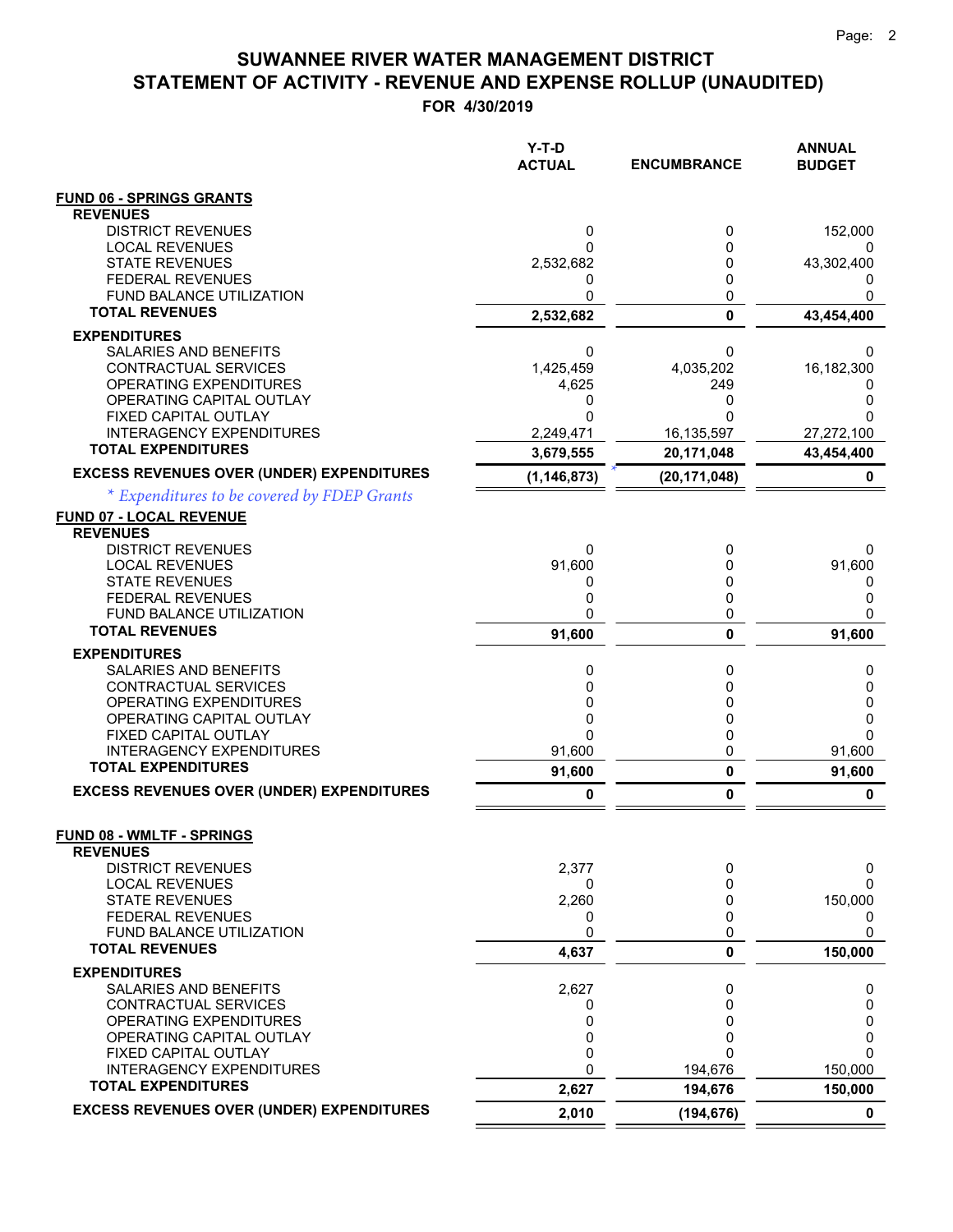|                                                           | Y-T-D<br><b>ACTUAL</b> | <b>ENCUMBRANCE</b> | <b>ANNUAL</b><br><b>BUDGET</b> |
|-----------------------------------------------------------|------------------------|--------------------|--------------------------------|
| <b>FUND 09 - MONITOR WELL</b>                             |                        |                    |                                |
| <b>REVENUES</b>                                           |                        |                    |                                |
| <b>DISTRICT REVENUES</b>                                  | 0                      | 0                  | 0                              |
| <b>LOCAL REVENUES</b><br><b>STATE REVENUES</b>            | 0<br>0                 | 0<br>0             | 0<br>0                         |
| <b>FEDERAL REVENUES</b>                                   | $\Omega$               | $\mathbf 0$        | 0                              |
| FUND BALANCE UTILIZATION                                  | 12,073                 | 0                  | 115,000                        |
| <b>TOTAL REVENUES</b>                                     | 12,073                 | $\mathbf 0$        | 115,000                        |
| <b>EXPENDITURES</b>                                       |                        |                    |                                |
| <b>SALARIES AND BENEFITS</b>                              | 0                      | 0                  | 0                              |
| CONTRACTUAL SERVICES                                      | 11,460                 | 0                  | 100,000                        |
| <b>OPERATING EXPENDITURES</b>                             | 613                    | 0                  | 15,000                         |
| OPERATING CAPITAL OUTLAY<br>FIXED CAPITAL OUTLAY          | 0<br>0                 | 0<br>0             | 0<br>0                         |
| INTERAGENCY EXPENDITURES                                  | 0                      | $\mathbf 0$        | 0                              |
| <b>TOTAL EXPENDITURES</b>                                 | 12,073                 | $\pmb{0}$          | 115,000                        |
| <b>EXCESS REVENUES OVER (UNDER) EXPENDITURES</b>          | 0                      | 0                  | 0                              |
| FUND 10 - LAND CONSERVATION - FLORIDA FOREVER &           |                        |                    |                                |
| P2000                                                     |                        |                    |                                |
| <b>REVENUES</b>                                           |                        |                    |                                |
| <b>DISTRICT REVENUES</b>                                  | 1,108                  | 0                  | 0                              |
| <b>LOCAL REVENUES</b><br><b>STATE REVENUES</b>            | 0<br>0                 | 0<br>0             | 0<br>0                         |
| <b>FEDERAL REVENUES</b>                                   | 0                      | 0                  | $\Omega$                       |
| FUND BALANCE UTILIZATION                                  | 667                    | 0                  | 300,000                        |
| <b>TOTAL REVENUES</b>                                     | 1,775                  | 0                  | 300,000                        |
| <b>EXPENDITURES</b>                                       |                        |                    |                                |
| SALARIES AND BENEFITS                                     | 0                      | 0                  | 0                              |
| CONTRACTUAL SERVICES                                      | 1,775                  | 0                  | 45,000                         |
| <b>OPERATING EXPENDITURES</b><br>OPERATING CAPITAL OUTLAY | 0<br>0                 | 0<br>0             | 2,500<br>0                     |
| FIXED CAPITAL OUTLAY                                      | 0                      | 0                  | 252,500                        |
| <b>INTERAGENCY EXPENDITURES</b>                           | 0                      | 0                  | 0                              |
| <b>TOTAL EXPENDITURES</b>                                 | 1,775                  | $\pmb{0}$          | 300,000                        |
| <b>EXCESS REVENUES OVER (UNDER) EXPENDITURES</b>          | 0                      | 0                  | 0                              |
| <b>FUND 12 - DOT ETDM</b>                                 |                        |                    |                                |
| <b>REVENUES</b><br><b>DISTRICT REVENUES</b>               | 491                    | 0                  | 0                              |
| <b>LOCAL REVENUES</b>                                     | 0                      | 0                  | 0                              |
| <b>STATE REVENUES</b>                                     | 0                      | 0                  | 0                              |
| <b>FEDERAL REVENUES</b>                                   | 0                      | 0                  | 0                              |
| <b>FUND BALANCE UTILIZATION</b><br><b>TOTAL REVENUES</b>  | 0                      | 0                  | 5,335                          |
|                                                           | 491                    | 0                  | 5,335                          |
| <b>EXPENDITURES</b>                                       |                        |                    |                                |
| SALARIES AND BENEFITS<br>CONTRACTUAL SERVICES             | 0<br>0                 | 0<br>0             | 5,335<br>0                     |
| OPERATING EXPENDITURES                                    | 0                      | 0                  | 0                              |
| OPERATING CAPITAL OUTLAY                                  | 0                      | 0                  | 0                              |
| FIXED CAPITAL OUTLAY                                      | 0                      | 0                  | 0                              |
| INTERAGENCY EXPENDITURES                                  | 0                      | 0                  | 0                              |
| <b>TOTAL EXPENDITURES</b>                                 | 0                      | 0                  | 5,335                          |
| <b>EXCESS REVENUES OVER (UNDER) EXPENDITURES</b>          | 491                    | 0                  | $\mathbf 0$                    |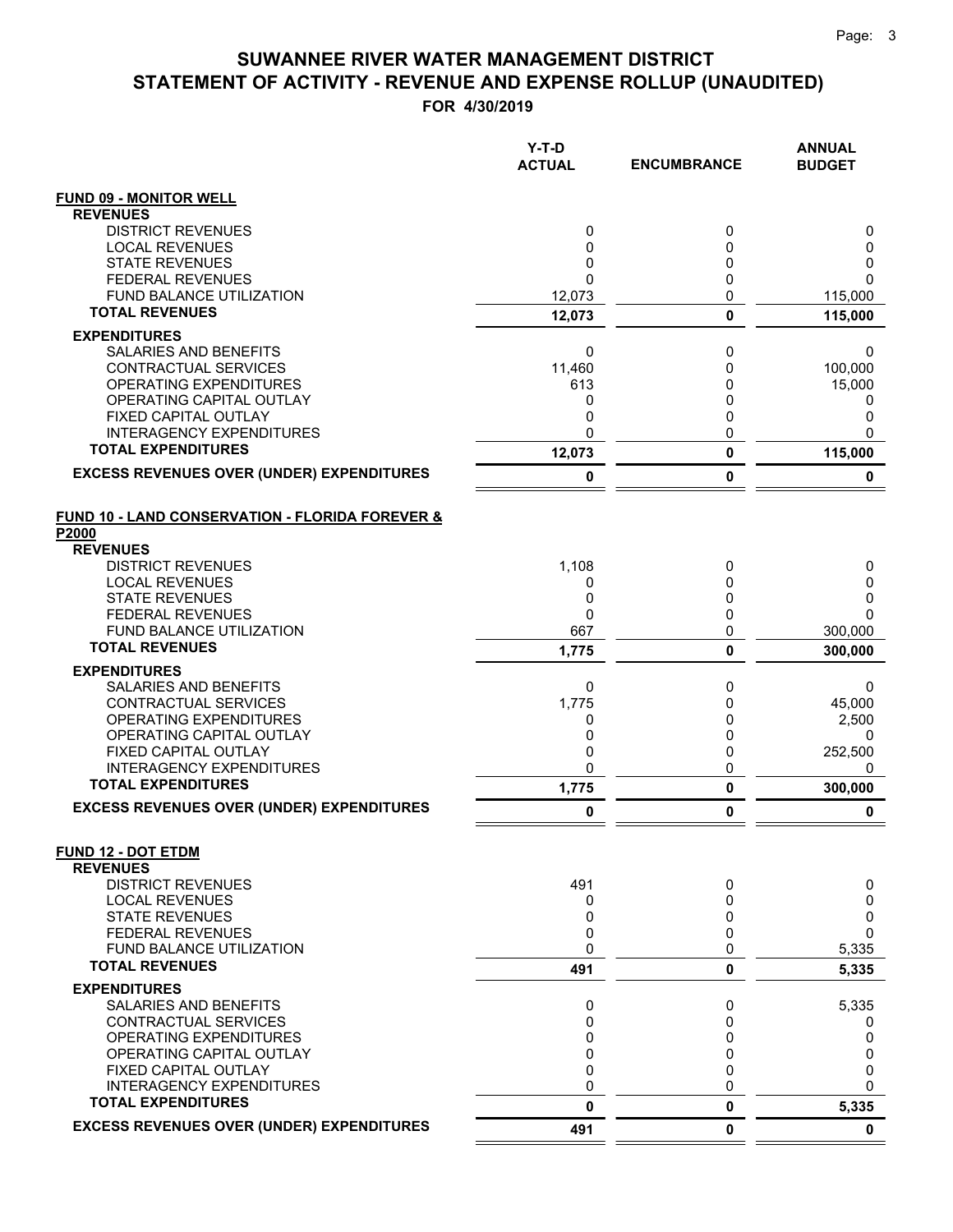|                                                         | $Y-T-D$<br><b>ACTUAL</b> | <b>ENCUMBRANCE</b> | <b>ANNUAL</b><br><b>BUDGET</b> |
|---------------------------------------------------------|--------------------------|--------------------|--------------------------------|
| <b>FUND 13 - LAND MANAGEMENT &amp; OPERATIONS</b>       |                          |                    |                                |
| <b>REVENUES</b>                                         |                          |                    |                                |
| <b>DISTRICT REVENUES</b>                                | 838,714                  | 0                  | 1,816,219                      |
| <b>LOCAL REVENUES</b><br><b>STATE REVENUES</b>          | 0                        | $\mathbf{0}$<br>0  | 0                              |
| <b>FEDERAL REVENUES</b>                                 | 2,224,839<br>0           | 0                  | 2,326,119<br>40,000            |
| FUND BALANCE UTILIZATION                                | 0                        | 0                  | 1,197,382                      |
| <b>TOTAL REVENUES</b>                                   | 3,063,553                | $\mathbf 0$        | 5,379,720                      |
| <b>EXPENDITURES</b>                                     |                          |                    |                                |
| SALARIES AND BENEFITS                                   | 357,612                  | 0                  | 667,664                        |
| CONTRACTUAL SERVICES                                    | 823,299                  | 1,005,628          | 2,542,291                      |
| OPERATING EXPENDITURES                                  | 244,181                  | 78,577             | 523,066                        |
| OPERATING CAPITAL OUTLAY                                | 143,523                  | (98)               | 195,464                        |
| FIXED CAPITAL OUTLAY<br><b>INTERAGENCY EXPENDITURES</b> | 3,262<br>667             | 1,706<br>221,360   | 797,500<br>653,735             |
| <b>TOTAL EXPENDITURES</b>                               | 1,572,544                | 1,307,173          | 5,379,720                      |
| <b>EXCESS REVENUES OVER (UNDER) EXPENDITURES</b>        | 1,491,009                | (1, 307, 173)      | 0                              |
| <b>FUND 19 - FDOT MITIGATION</b>                        |                          |                    |                                |
| <b>REVENUES</b>                                         |                          |                    |                                |
| <b>DISTRICT REVENUES</b>                                | 5,565                    | 0                  | 0                              |
| <b>LOCAL REVENUES</b><br><b>STATE REVENUES</b>          | 0<br>72,434              | 0<br>0             | 0<br>161,000                   |
| <b>FEDERAL REVENUES</b>                                 | 0                        | 0                  | 0                              |
| FUND BALANCE UTILIZATION                                | 0                        | 0                  | 100,000                        |
| <b>TOTAL REVENUES</b>                                   | 77,999                   | $\mathbf{0}$       | 261,000                        |
| <b>EXPENDITURES</b>                                     |                          |                    |                                |
| SALARIES AND BENEFITS                                   | 60                       | 0                  | 0                              |
| CONTRACTUAL SERVICES                                    | 76,834                   | 212,471            | 261,000                        |
| OPERATING EXPENDITURES<br>OPERATING CAPITAL OUTLAY      | 1,105<br>0               | 9,920<br>0         | 0<br>0                         |
| FIXED CAPITAL OUTLAY                                    | 0                        | 0                  | 0                              |
| <b>INTERAGENCY EXPENDITURES</b>                         | 0                        | ი                  | 0                              |
| <b>TOTAL EXPENDITURES</b>                               | 77,999                   | 222,391            | 261,000                        |
| <b>EXCESS REVENUES OVER (UNDER) EXPENDITURES</b>        | 0                        | (222, 391)         | 0                              |
| FUND 20 - MINIMUM FLOWS AND MINIMUM WATER LEVELS        |                          |                    |                                |
| (MFL)                                                   |                          |                    |                                |
| <b>REVENUES</b><br><b>DISTRICT REVENUES</b>             | 0                        | 0                  | 0                              |
| <b>LOCAL REVENUES</b>                                   | $\Omega$                 | 0                  | 0                              |
| <b>STATE REVENUES</b>                                   | 512,891                  | 0                  | 1,891,604                      |
| <b>FEDERAL REVENUES</b>                                 | 0                        | 0                  | 0                              |
| FUND BALANCE UTILIZATION                                | 0                        | 0                  | 0                              |
| <b>TOTAL REVENUES</b>                                   | 512,891                  | $\mathbf{0}$       | 1,891,604                      |
| <b>EXPENDITURES</b>                                     |                          |                    |                                |
| SALARIES AND BENEFITS                                   | 300,159                  | 0                  | 637,604                        |
| CONTRACTUAL SERVICES<br>OPERATING EXPENDITURES          | 156,764<br>3,251         | 429,104<br>0       | 1,059,000<br>20,000            |
| OPERATING CAPITAL OUTLAY                                | 0                        | 0                  | 0                              |
| FIXED CAPITAL OUTLAY                                    | $\mathbf 0$              | 0                  | 0                              |
| <b>INTERAGENCY EXPENDITURES</b>                         | 52,718                   | 126,032            | 175,000                        |
| <b>TOTAL EXPENDITURES</b>                               | 512,892                  | 555,136            | 1,891,604                      |
| <b>EXCESS REVENUES OVER (UNDER) EXPENDITURES</b>        | (1)                      | (555, 136)         | 0                              |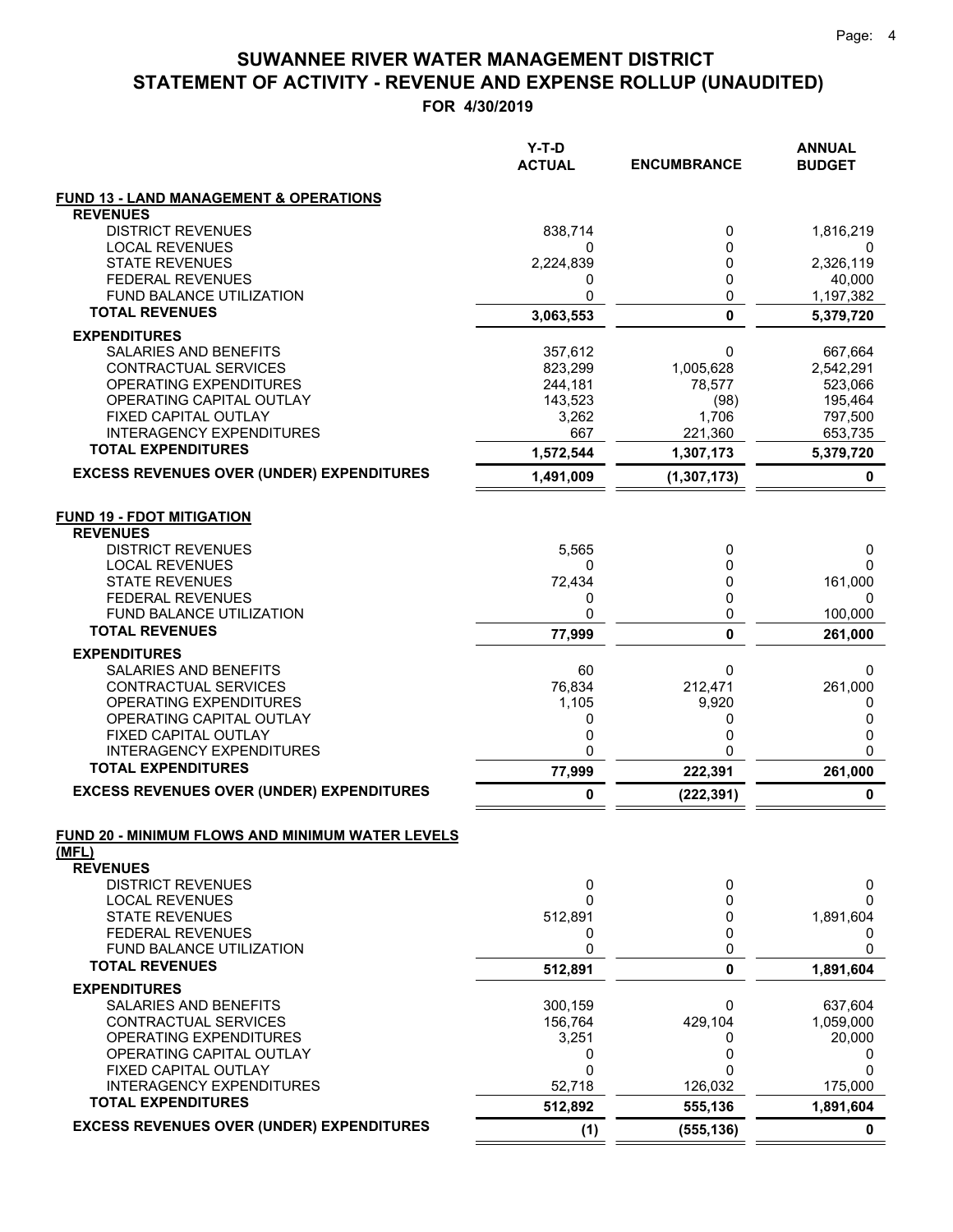|                                                         | Y-T-D<br><b>ACTUAL</b> | <b>ENCUMBRANCE</b> | <b>ANNUAL</b><br><b>BUDGET</b> |
|---------------------------------------------------------|------------------------|--------------------|--------------------------------|
| <b>FUND 29 - SUWANNEE RIVER PARTNERSHIP (SRP)</b>       |                        |                    |                                |
| <b>REVENUES</b>                                         |                        |                    |                                |
| <b>DISTRICT REVENUES</b>                                | 12,493                 | 0                  | 0                              |
| <b>LOCAL REVENUES</b><br><b>STATE REVENUES</b>          | 0<br>17,667            | 0<br>0             | 0<br>34,000                    |
| <b>FEDERAL REVENUES</b>                                 | 0                      | 0                  | 0                              |
| <b>FUND BALANCE UTILIZATION</b>                         | 0                      | 0                  | 119,000                        |
| <b>TOTAL REVENUES</b>                                   | 30,160                 | 0                  | 153,000                        |
| <b>EXPENDITURES</b>                                     |                        |                    |                                |
| <b>SALARIES AND BENEFITS</b>                            | 0                      | 0                  | 0                              |
| <b>CONTRACTUAL SERVICES</b>                             | 0                      | 0                  | $\Omega$                       |
| OPERATING EXPENDITURES                                  | 910                    | 0                  | 6,000                          |
| OPERATING CAPITAL OUTLAY<br>FIXED CAPITAL OUTLAY        | 0<br>$\mathbf 0$       | 0<br>0             | 0<br>$\Omega$                  |
| <b>INTERAGENCY EXPENDITURES</b>                         | 29,250                 | 117,750            | 147,000                        |
| <b>TOTAL EXPENDITURES</b>                               | 30,160                 | 117,750            | 153,000                        |
| <b>EXCESS REVENUES OVER (UNDER) EXPENDITURES</b>        | 0                      | (117, 750)         | 0                              |
|                                                         |                        |                    |                                |
| <b>FUND 33 - PCS MITIGATION - LAND ACQUISITION</b>      |                        |                    |                                |
| <b>REVENUES</b>                                         |                        |                    |                                |
| <b>DISTRICT REVENUES</b>                                | 90,030                 | 0                  | 0                              |
| <b>LOCAL REVENUES</b><br><b>STATE REVENUES</b>          | 0<br>0                 | 0<br>0             | 0                              |
| <b>FEDERAL REVENUES</b>                                 | 0                      | 0                  | 0<br>0                         |
| <b>FUND BALANCE UTILIZATION</b>                         | 0                      | 0                  | 0                              |
| <b>TOTAL REVENUES</b>                                   | 90,030                 | 0                  | $\mathbf{0}$                   |
| <b>EXPENDITURES</b>                                     |                        |                    |                                |
| <b>SALARIES AND BENEFITS</b>                            | 0                      | 0                  | 0                              |
| CONTRACTUAL SERVICES                                    | 0                      | 0                  | 0                              |
| OPERATING EXPENDITURES                                  | 0                      | 0                  | 0                              |
| OPERATING CAPITAL OUTLAY                                | 0<br>$\mathbf 0$       | 0<br>0             | 0                              |
| FIXED CAPITAL OUTLAY<br><b>INTERAGENCY EXPENDITURES</b> | 0                      | 0                  | 0<br>0                         |
| <b>TOTAL EXPENDITURES</b>                               | 0                      | 0                  | 0                              |
| <b>EXCESS REVENUES OVER (UNDER) EXPENDITURES</b>        | 90,030                 | 0                  | 0                              |
|                                                         |                        |                    |                                |
| FUND 51 - DISTRICT AG COST-SHARE                        |                        |                    |                                |
| <b>REVENUES</b><br><b>DISTRICT REVENUES</b>             | 0                      | 0                  |                                |
| <b>LOCAL REVENUES</b>                                   | 0                      | 0                  | 0<br>0                         |
| <b>STATE REVENUES</b>                                   | 0                      | 0                  | 0                              |
| <b>FEDERAL REVENUES</b>                                 | 0                      | 0                  | $\Omega$                       |
| FUND BALANCE UTILIZATION                                | 383,373                | 0                  | 2,180,579                      |
| <b>TOTAL REVENUES</b>                                   | 383,373                | 0                  | 2,180,579                      |
| <b>EXPENDITURES</b>                                     |                        |                    |                                |
| <b>SALARIES AND BENEFITS</b>                            | 0                      | 0                  | 0                              |
| CONTRACTUAL SERVICES                                    | 383,373                | 538,673            | 2,160,579                      |
| OPERATING EXPENDITURES<br>OPERATING CAPITAL OUTLAY      | 0<br>0                 | 0<br>0             | 0<br>0                         |
| FIXED CAPITAL OUTLAY                                    | 0                      | 0                  | 0                              |
| <b>INTERAGENCY EXPENDITURES</b>                         | 0                      |                    | 20,000                         |
| <b>TOTAL EXPENDITURES</b>                               | 383,373                | 538,673            | 2,180,579                      |
| <b>EXCESS REVENUES OVER (UNDER) EXPENDITURES</b>        | $\mathbf 0$            | (538, 673)         | 0                              |